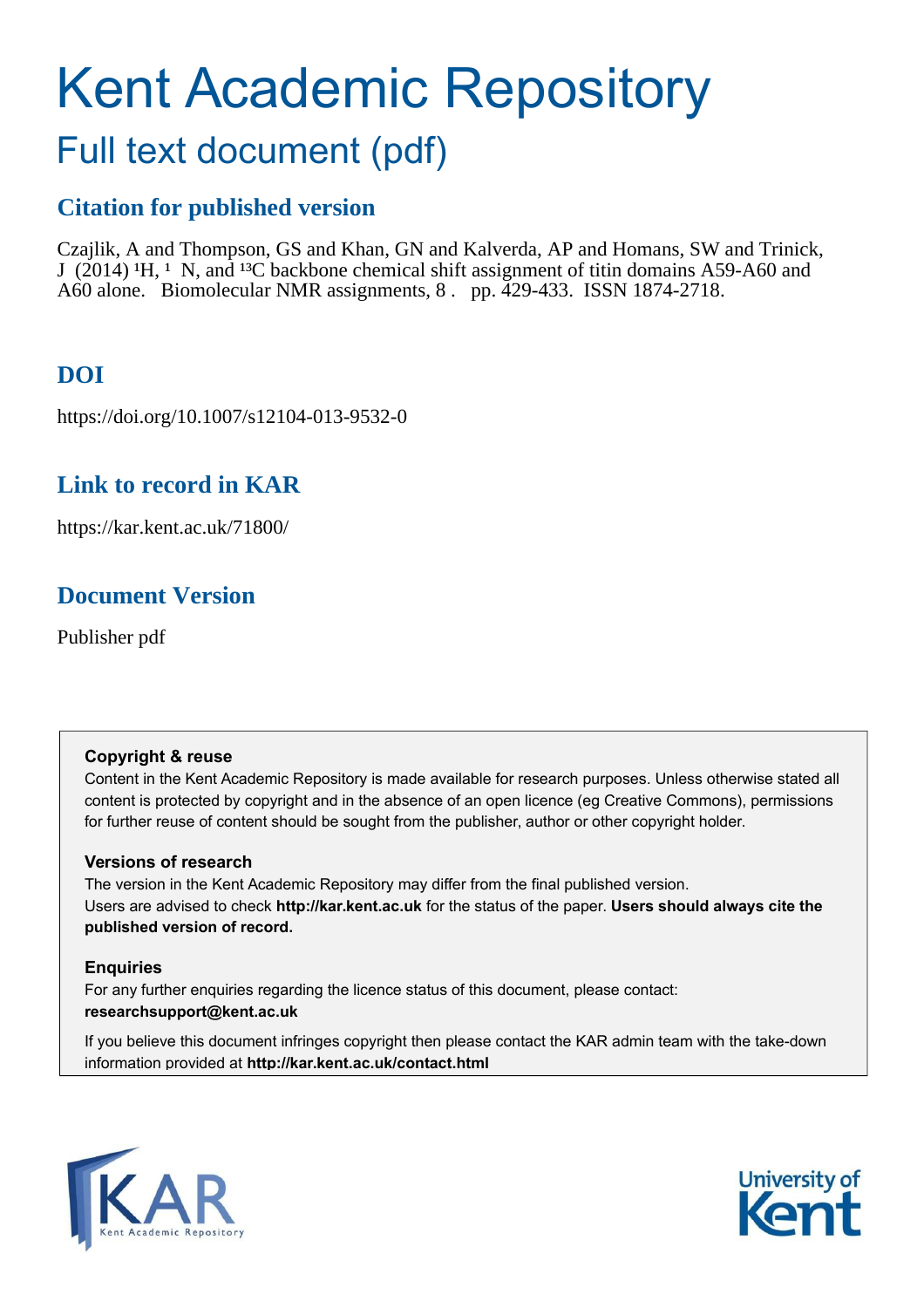#### <span id="page-1-0"></span>**ARTICLE**

# ${}^{1}H$ ,  ${}^{15}N$  and  ${}^{13}C$  backbone chemical shift assignment of titin domains A59–A60 and A60 alone

András Czajlik · Gary S. Thompson · Ghulam N. Khan • Arnout P. Kalverda • Steve W. Homans • John Trinick

Received: 23 August 2013 / Accepted: 12 December 2013 / Published online: 28 January 2014 © The Author(s) 2014. This article is published with open access at Springerlink.com

Abstract The giant protein titin is the third most abundant protein of vertebrate striated muscle. The titin molecule is  $>1$  µm long and spans half the sarcomere, from the Z-disk to the M-line, and has important roles in sarcomere assembly, elasticity and intracellular signaling. In the A-band of the sarcomere titin is attached to the thick filaments and mainly consists immunoglobulin-like and fibronectin type III-like domains. These are mostly arranged in long-range patterns or 'super-repeats'. The large super-repeats each contain 11 domains and are repeated 11 times, thus forming nearly half the titin molecule. Through interactions with myosin and C-protein, they are involved in thick filament assembly. The importance of titin in muscle assembly is highlighted by the effect of mutations in the A-band portion, which are the commonest cause of dilated cardiomyopathy, affecting  $\sim$  1 in 250 (Herman et al. in N Engl J Med 366:619–628, [2012](#page-4-0)). Here we report backbone <sup>15</sup>N, <sup>13</sup>C and <sup>1</sup>H chemical shift and <sup>13</sup>C $\beta$ assignments for the A59–A60 domain tandem from the titin A59–A69 large super-repeat, completed using triple resonance NMR. Since, some regions of the backbone remained unassigned in A60 domain of the complete A59– A60 tandem, a construct containing a single A60 domain,

A. Czajlik

Faculty of Information Technology, Pázmány Péter Catholic University, Budapest 1083, Hungary

S. W. Homans

Executive Office, Newcastle University, King's Gate, Newcastle upon Tyne NE1 7RU, UK

A60sd, was also studied using the same methods. Considerably improved assignment coverage was achieved using A60sd due to its lower mass and improved molecular tumbling rate; these assignments also allowed the analysis of inter-domain interactions using chemical shift mapping against A59–A60.

Keywords Muscle protein · Titin A-band · Large superrepeat unit - Fibronectin type III domain tandem

#### Biological and medical context

Titin, a major component of vertebrate striated muscle sarcomeres, is the largest known polypeptide, with isoforms up to nearly 4 MDa (Tskhovrebova and Trinick [2003](#page-4-0)). This is mostly folded into a string of about 300 immunoglobulin (Ig) and fibronectin (Fn, type III)-like domains, both of which have  $\beta$ -sandwich folds of  $7-8$ strands and about 100 amino acids. The filamentous molecule spans from the Z-discs at the ends of the sarcomere (N-terminus) to the M-line in its middle (C-terminus), a distance of  $\sim$ 1 µm. In the A-band titin is integral with thick filaments and is thought to control exact filament assembly (Whiting et al. [1989\)](#page-4-0) via interactions with myosin, C-protein and other filament components. In the C-zone of the A-band the Ig and Fn domains are arranged in repeating patterns called large super-repeats: Ig–Fn–Fn– Fn–Ig–Fn–Fn–Fn–Ig–Fn–Fn (Labeit et al. [1992](#page-4-0)). Thus domains at the same positions in different super-repeats are most similar. This pattern is repeated 11 times, making 121 domains in total and forming nearly half the molecule. Next generation sequencing has recently shown that A-band titin is of great importance in heart disease. Mutations throughout this region are the commonest cause

G. S. Thompson · G. N. Khan · A. P. Kalverda · J. Trinick ( $\boxtimes$ ) School for Molecular and Cellular Biology and Astbury Centre for Structural Molecular Biology, University of Leeds, Leeds LS2 9JT, UK e-mail: j.trinick@leeds.ac.uk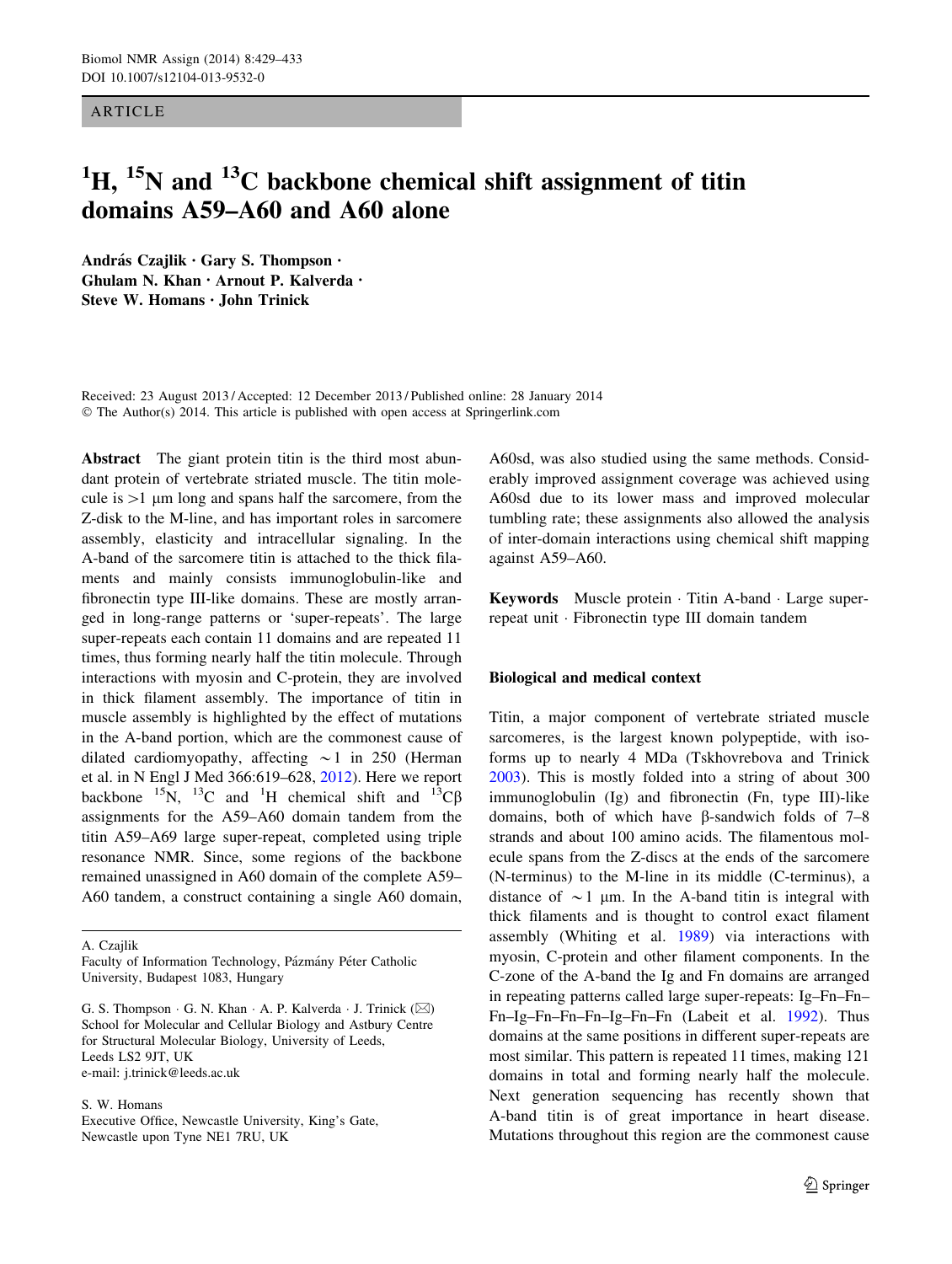of the important disease dilated cardiomyopathy, which affects 1 in 250 in the population and is a major cause of death (Herman et al. [2012\)](#page-4-0).

Our long-term aim is to determine the structure and dynamical properties of the A59–A69 large super-repeat unit using overlapping two and three domain constructs (Tskhovrebova et al. [2010](#page-4-0); Czajlik et al. [2012](#page-4-0)). By inference, this should allow modeling of the entire large superrepeat region spanning  $0.5 \mu m$ . Here we report chemical shift assignments of the backbones of the A59–A60 fibronectin type III (Fn3) double and A60sd single domain constructs using triple resonance NMR. Assignments of backbone resonances in these molecules provide a basis for understanding inter-domain flexibility, domain-domain interactions and the formation of higher oligomer in the system, based on homology models and chemical shift based backbone folds using residual dipolar couplings, paramagnetic relaxation enhancements,  $H^{-15}N$  relaxation data and chemical shift perturbations, without the need for full sidechain assignment.

## Methods and experiments

The A59–A60 domain tandem and A60sd single domain were cloned into the pET 15b\_A170 and PET19b vectors, respectively. They were over-expressed as a N-terminal His6-tagged fusion protein in Escherichia coli strain BL21(DE3). A59-A60 was uniformly  $^{15}N$ ,  $^{13}C$  and <sup>2</sup>H-labeled and A60sd was uniformly enriched in  $15N$  and <sup>13</sup>C. Cells were grown at 37 °C in D<sub>2</sub>O-M9 minimal medium containing <sup>15</sup>NH<sub>4</sub>Cl (1 g/L) and either [100 %-D7 and 100 %-<sup>13</sup>C] glucose (4 g/L) or [100 %-<sup>13</sup>C] glucose (4 g/L) as the sole nitrogen and carbon sources. For induction of expression, 1 mM IPTG was added when the cells reached an OD<sub>600</sub> of 0.7, after which they were left shaking at 37 °C for an additional 15 h. The cells were then disrupted by sonication in a 50 mM TRIS buffer (pH 7.9) containing 6 M guanidinium chloride, 0.5 M NaCl and 15 mM DTT and harvested by centrifugation. Finally the proteins were purified from the supernatant using Ni–NTA resin and eluted with 50 mM EDTA (pH 6.2). Typically 5 mg protein was purified from 1 l of A59–A60 culture. For A60sd yields were much higher,  $\sim$  15 mg/l of culture. Purity and isotope enrichment were checked by SDS-PAGE and mass spectrometry.

NMR samples of both purified proteins ( $\sim$ 1 mM) were prepared in 0.5 M NaCl, 50 mM MES, 10 mM DTT and 0.01 % azide, pH 6.5. Data were recorded at 293 K on Varian INOVA 600 and 750 MHz spectrometers equipped with  ${}^{1}H, {}^{13}C, {}^{15}N$  triple resonance probes with z-axis pulsed field gradients; the 750 MHz spectrometer was equipped with a cryogenic probe. Sequence specific backbone

Fig. 1 A Two-dimensional  ${}^{1}H-{}^{15}N$  HSQC-TROSY spectrum of A59-A60 tandem at 750-MHz  $^{1}$ H frequency. **B** Two-dimensional  $1\text{H}$ <sup>15</sup>N HSQC-TROSY spectrum of A60sd at 750-MHz <sup>1</sup>H frequency. Data were acquired at 293 K using a uniformly <sup>15</sup>N, <sup>13</sup>C,  $(^{2}D)$ for A59–A60) labelled protein sample ( $\sim$ 1 mM) dissolved in 0.5 M NaCl, 50 mM MES, 10 mM DTT (pH 6.5). Note all N-terminal tag residues are labeled with negative numbers, while residues in A60sd and A59–A60 are labeled as consecutive positive numbers from the start of the A59 sequence

assignments were obtained from  $2D<sup>15</sup>N$  HSQC-TROSY, 3D HNCA, HN(CO)CA, HN(CA)CB, HN(COCA)CB, HNCO and HN(CA)CO spectra. Data was processed using NMRPipe (Delaglio et al. [1995](#page-4-0)) and spectra were analyzed using CCPNMR analysis 1.0 (Vranken et al. [2005](#page-4-0)). Chemical shift referencing was carried out using DSS (2,2 dimethyl-2-sila-pentane-5-sulfonic acid). Measurements of { <sup>1</sup>H}–15N heteronuclear nOes Heteronuclear (Farrow et al. [1994](#page-4-0)) were used at a  $^{15}N$  frequency of 60.78 MHz with a proton saturation sequence using a  $120^{\circ}$  pulse applied every 5 ms over 3 s during the 5-s relaxation delay. Values for the  ${^{1}H}$  $-{}^{15}N$  nOes were determined from the ratio of peak intensities with and without proton saturation. 1D TRACT experiments (Lee et al. [2006](#page-4-0)) were acquired and relaxation rates for the  $\alpha$  and  $\beta$  spin states averaged over the amide spectrum were analysed by an in-house python script to give a lower limit for the rotational correlation time.

## Assignments and data deposition

Figure [1](#page-1-0)A shows the  ${}^{15}N-{}^{1}H$  HSQC-TROSY spectrum of A59–A60 illustrating the quality of the data and breadth of assignment. The resonances are well dispersed indicating the folded state of the protein. Excluding the resonances of N-terminal His6-tag and 4 Pro amino acids from the very beginning of the domain (labelled  $-24$  to 0), backbone assignment of A59 from A59 to A60 proved nearly complete [90.5 % (76/84)  $^{1}$ HN/<sup>15</sup>N, 95.5 % (86/90)  $^{13}$ C $\alpha$ , 87.9 % (73/83) <sup>13</sup>C $\beta$ , 88.9 % (80/90) <sup>13</sup>C']. In contrast, assignment of A60 in A59–A60 was not as exhaustive: 80.0 % (76/95) for  $\rm HIN/$ <sup>15</sup>N, 86.4 % (89/103) for  $\rm ^{13}Ca$ , 67.7 % (65/96) for <sup>13</sup>C $\beta$ , and 73.8 % (76/103) for <sup>13</sup>C'. Furthermore, while in A59 most of the unassigned resonances were found in loop regions, in A60 resonances from three spatially separate regions from the first, third and seventh  $\beta$ -strands were totally missing (103Pro, 104Glu, 105Val; 135Lys, 136Arg, 137Asp and 187Thr, 188Glu, 189Thr, 190Ile). In order to increase the assignment rate and to help study the interaction between the domains, A60 was expressed alone (A60sd). The completeness of the assignments for A60sd [excluding the N-terminal His6-tag and trailing N terminal residues (25 residues labelled  $-24$ to 0) and the C-terminal trailing residues (residues labelled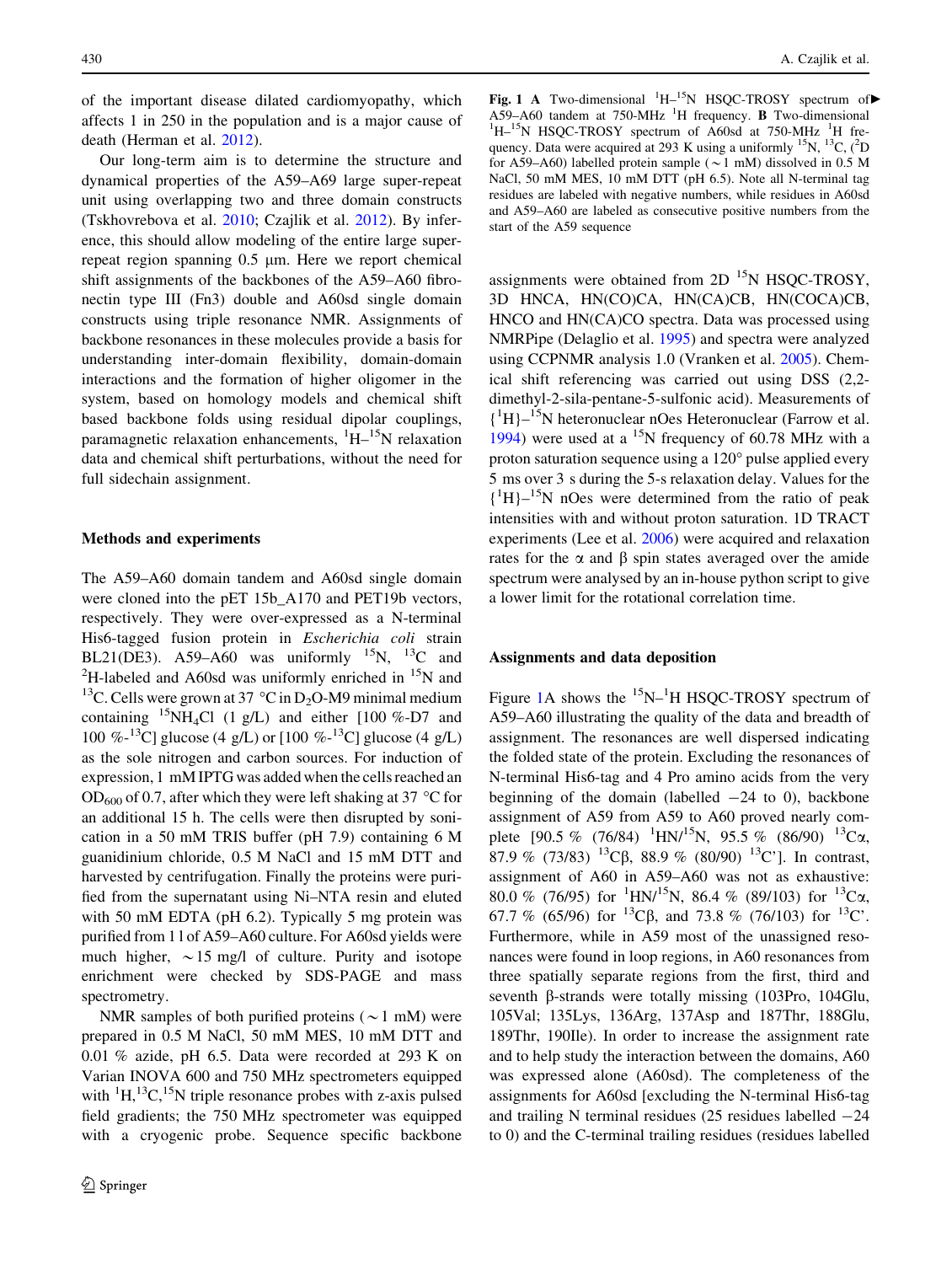<span id="page-3-0"></span>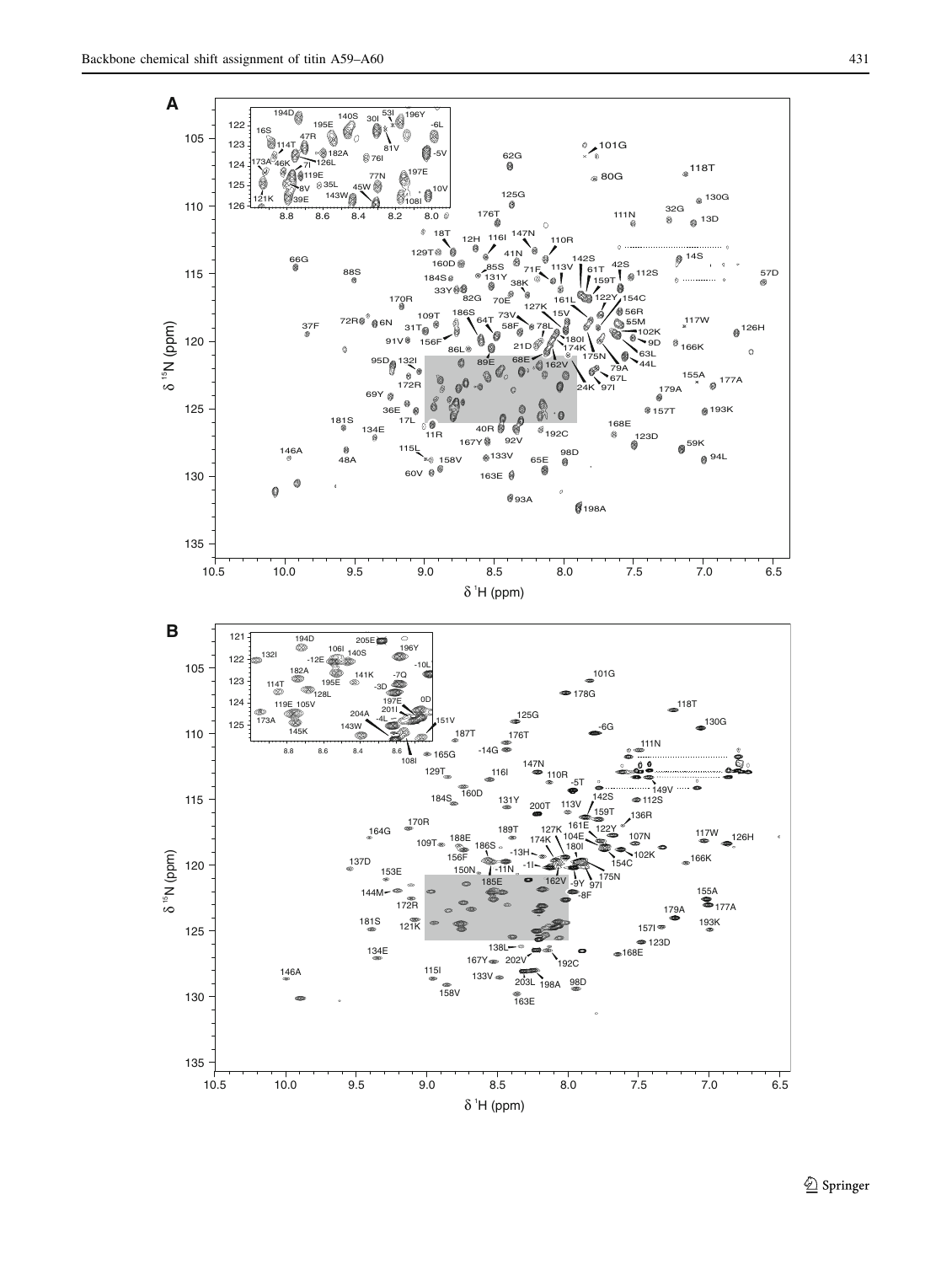<span id="page-4-0"></span>

Fig. 2  $^{13}$ C $\alpha$  chemical shift deviations of the A60 single domain compared to sequence dependent random coil values  $(\Delta \delta C\alpha \delta C\alpha_{BC} = \delta$ observed- $\delta$ random coil; random coil values were based on those from Wishart et al. 1995). For those shifts where no assignments were available for the A59–A60 tandem those from

199–205)] proved much better than for A59–A60 (Fig. [1](#page-1-0)B) with coverage of: 94.7 % (90/95) for  $1H N^{15} N$ , 98.1 % (101/103) for  ${}^{13}$ C $\alpha$ , 72.9 % (70/96) for  ${}^{13}$ C $\beta$ , and 93.2 % (96/103) for  ${}^{13}C'$ . Thus, the source of the missing assignments in the A59–A60 may reasonably be attributed to T2 broadening due to local chemical exchange and the correlation time of the full tandem.

Consensus analysis of secondary structure based on CSI (Wishart and Sykes  $1994$ ) and TALOS + (Shen et al. 2009), indicate the presence of thirteen  $\beta$ -strand regions (Fig. [2](#page-3-0)): A59- $\beta$ 1 (7–11), A59- $\beta$ 2 (15–19), A59- $\beta$ 3 (33–38), A59- $\beta$ 5  $(57-61)$ , A59- $\beta$ 6  $(68-76)$ , A59- $\beta$ 7(91-94), A60- $\beta$ 1 (106–109), A60-b2 (112–117), A60-b3 (130–135), A60-b4 ( $143-145$ ), A60- $\beta$ 5 ( $155-159$ ), A60- $\beta$ 6 ( $166-175$ ), A60- $\beta$ 7 (190–191). The secondary structure elements observed are in good agreement with those for two Fn3 domains, with the exception that the position of  $A59-\beta4$  could not be clearly identified from the observed chemical shifts. Interestingly the very short  $\beta$ -sheet observed for A60- $\beta$ 7 is not consistent with the secondary structure of the  $\beta$ 7 strand from the NMR of the domain A71 (Goll et al. 1998, 1BPV) which is situated at the same position in the next superrepeat unit as the A60. However, it is completely consistent with the sequence dependant secondary structure predicted by PSIPRED (Buchan et al. 2010; Jones 1999).

In order to prove that the secondary structure of the C-terminal domain of A59–A60 and A60sd are the same, their  $C\alpha$  chemical shifts were compared. The  $C\alpha$  chemical shifts for A60 from the A59–A60 tandem and A60sd were highly correlated ( $R^2 = 0.99$ ) and, excluding changes at the termini where different flanking residues were present, only small shift changes were observed (Fig. [3A](#page-3-0)), with the

A60sd were used (open bars). Regions identified as being in a  $\beta$ -sheet conformation based on CSI and TALOS $+$  are indicated by a grey ground. No a-helical secondary structure was identified. The position of the putative  $\beta$ -sheet A59- $\beta$ 4, which is predicted by PSIPRED, and the canonical Fn3 fold are shown with a dashed border



Fig. 3 A C $\alpha$  chemical shift differences between the A60 domain of A59–A60 and A60sd For clarity the data for residue 198 ( $\Delta$ ppm  $C\alpha = 3.26$  ppm, labelled \*) was truncated on the y *axis*. **B** Bottom, a graph of the shift metric  $\Delta$  for all residues in A60 domain.  $\Delta = [(\delta^{15}N)^2 + (5 \times \delta^1H)^2]^{0.5}$  where  $\delta^{15}N$  and  $\delta^1H$  are the chemical shift differences between the A60 domain of A59–A60 and A60sd. Regions identified as being in a  $\beta$ -sheet conformation using CSI and TALOS $+$  are indicated by a grey ground, the cutoff for significant values of  $\Delta > 0.5$  ppm (shown by a *dashed line*). Residues 97 and 198, labeled \* and \*\* respectively, have  $\Delta$  values of 2.28 and 4.53